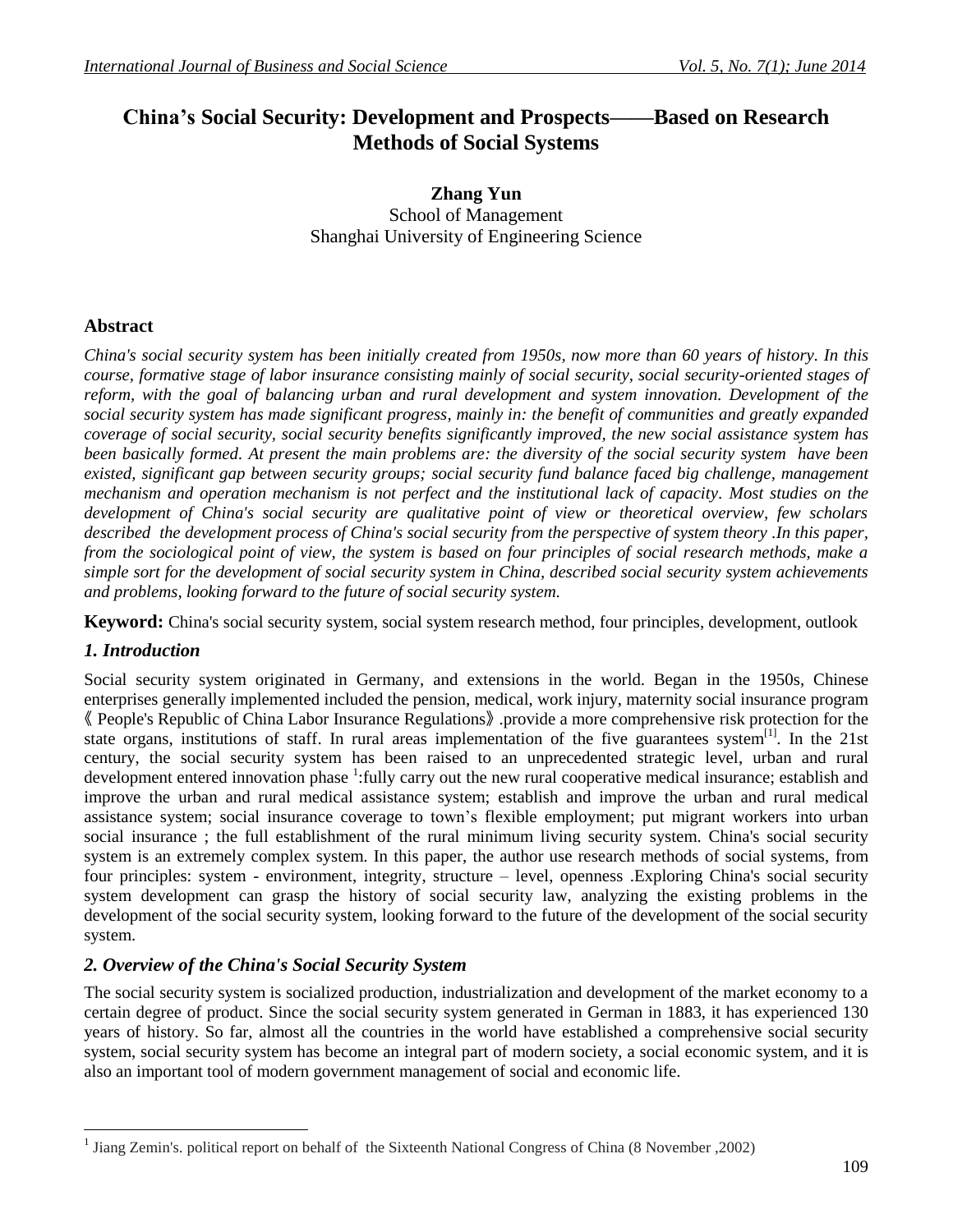The social security system is an objective common economic category, the social security system model in the practice of all countries show great differences, therefore, around different institutional models of the social security systems' theory must be multi-angle. Social security is a dynamic, historical category conception, Li Zhen (2013) social security system is through national legislation, take coercive measures for national redistribution, for temporary or permanent incapacity, and disadvantaged members of society due to various reasons provide basic living security measures and basic medical services<sup>[3]</sup>. Li Bin (2004) theory of the social security system give a detailed summary :it is a relief of the Poor system, safety system, welfare system, regulatory policies, the superiority of institutional relief,  $etc^{[4]}$ . Meng Xing (2005) ILO definition the social security : Social Security is social through a series of public measures to protect its members to prevent them due to illness, pregnancy, injury, unemployment, disability, old age and death the cause of the interruption or income suffered greatly ,to reduce the economic and social difficulties, to provide medical care to members of the community as well as subsidies for families with children  $(1984)$ <sup>[5]</sup>.

In summary, the essential characteristics of the social security system are summarized below: Social security system is a risk diversification mechanism; provide basic living guarantee for the members of the society; ensure reproduction of labor power, stable social stability and economic growth; through redistribution to the main responsibility of state and government to ensure social justice. So the social security system is based on the government as the main organization of individuals and legal persons to participate, through distribution and redistribution of national income .In the period, to provide basic living allowances for some members of the community, welfare and economic systems, in order to enhance the economic and social development of stability, It is an important component of the market economy.

# *3. Overview of the Social System Research Methods*

System method is the last century attracted wide attention with the rise of systems science research methods, and widely used in the natural and social sciences .Marxist classics on the study of human social development vividly manifestation of systematic research methods, He put the social organism divided into five parts: productivity systems, the relations of production systems, superstructure system, population systems, and natural environmental systems [6].

Systematic research approach is systematic and scientific achievements latest product of refined philosophical thinking, dialectical thinking is the latest development in the contemporary; solve complex system problems scientific method. Based on the system of scientific research methods to solve the complex system problems have shown the traditional methods cannot be compared with the advantages. Society is a typical complex system, so the system research method is particularly suitable for social phenomena and social science research. Due to the complexity of the social security system problems, compared to other countries, China's social security system has its own unique personality, regards the social security system as a large system, describes the development process of China's social security from four principles, and analyzes the problems of existing system, and Looking to the future.

# *4. Based on Four Principles of Social System Research Methods to Describe the Development of China's Social Security System*

#### **(1) From the System - Environmental Perspective to Describe the Development of China's Social Security System**

System is a combination of interrelated elements of the primary interaction, evolution of the environment and the system has a close relationship, environment is the basis and premise for the existence and development systems, leaving the existing environment or environmental changes, the system will change<sup>[7]</sup>. The best example is due to the social environment of each country is different, each country has itself distinctive pattern of social security. If regard China's social security system as a big system, then China's social environment is the foundation and prerequisite for the existence and development of the system. Gong Weibin(2010) with the improvement of the socialist market economic system, the traditional social security system can no longer meet the needs of social development [8]. Han Keqing (2013) study on social structure changes influence the development of China's social security system, from the social security develop so far, great social structure changes occurred in China, the social security system will be continuous improvement and innovation in order to adapt the changes of the social structure<sup>[9]</sup>.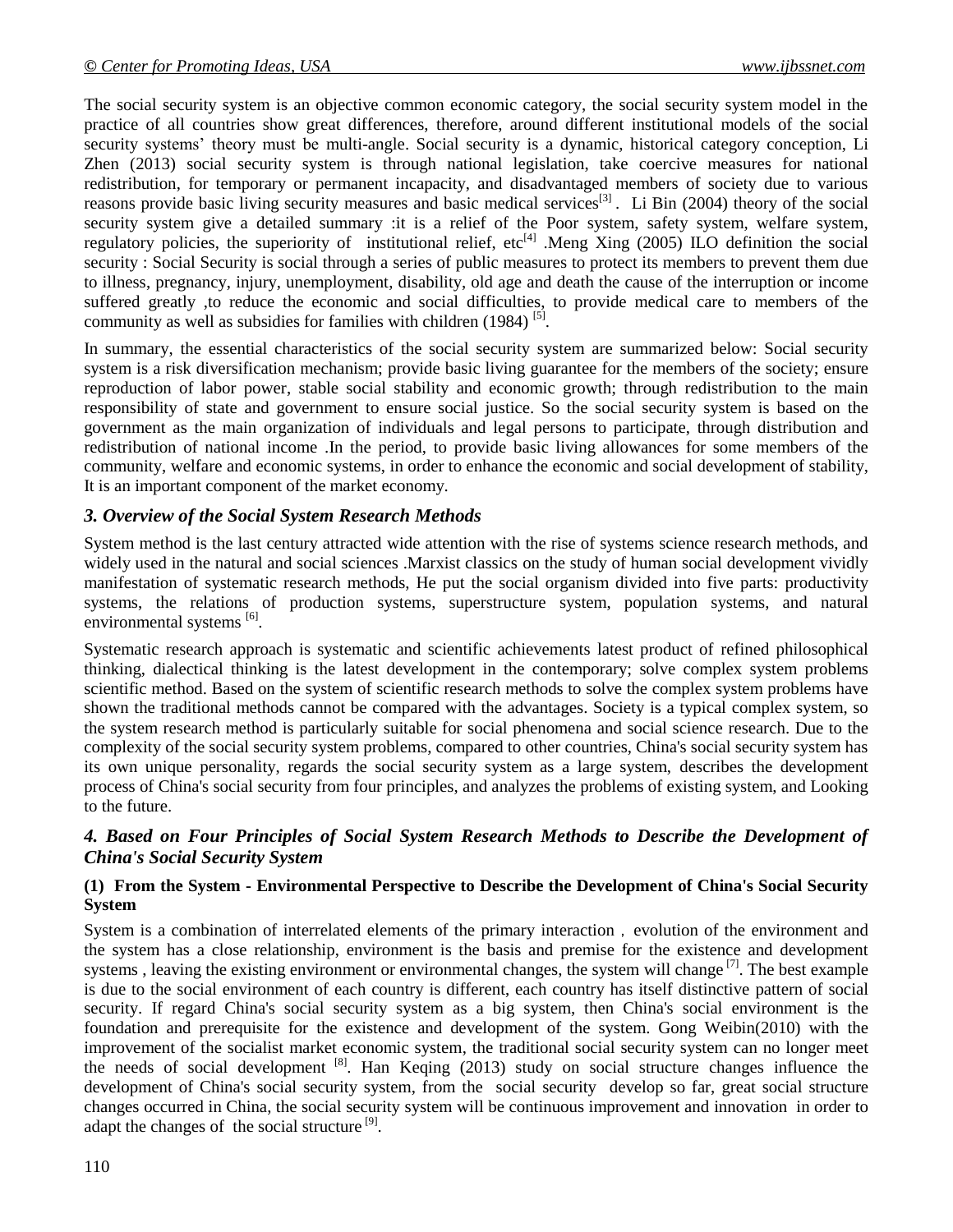Before reform and opening up, China's social security system is an urban-rural split system: In urban areas, established national insurance as the mainstay unit of the welfare system to supplement; in rural areas, established social relief as the mainstay, supplemented by a system of collective welfare.

1850s—1980s, because of the low level of productive forces, China has established an urban-rural divided social security system (China's social security system is unique in the world). During this period, the urban social security system in China is adapted to the planned economic system, specifically in this field: labor insurance provides a series of risk protection; "state - Enterprise" security mode; the coexistence of social welfare inadequately and corporate welfare over. Economic basis of the social security system in rural China are mainly collective economy in1949-1978; 1960s, in rural, there established five guarantees to support the pours and established rural cooperative medical system. Rural social security is on the vacuum in1978-2002, until in the 1990s, China began to explore the rural social security system in the true sense.

Since the 1980s, under the socialist market economic system, social security from the enterprise insurance turns to the social insurance. The party specified in the "decision" document to establish a social security system for the first time in 1993, social security content concludes the social insurance, social relief, social welfare and special care and protection. To create a multi-level social security system, establishing the overall goal of the social security reform.<sup>2</sup> Reform and opening up is vital to the destiny of contemporary China, so China's economic, industrial and social structure change dramatically. in this context, the model, functional structure, coverage, along with changes in the management of social security system are: to establish and improve the pension system; establish and improve maternity、 employment injury unemployment protection system; fully established urban residents, rural minimum living security system; establishment of the National Social Security Fund; create a "new rural pension insurance "and "new rural cooperative medical insurance" system, and actively establish a social security system of covering urban and rural residents.<sup>3</sup>

#### **(2) From the Integrity Perspective to Describe the Development of China's Social Security System**

Integrity of system research methods is that the whole is composed of several parts. The sum of Parts is not equal to the overall, and the whole has restrictive of parts. The social security system is a whole; it is a general conception, not simply the sum of all kinds of patterns subdivision. "If we put on the whole is equal to the sum of its parts, applied this principle to our theme, that is wrong <sup>[10]</sup>. The social security system as the model to specific show the social security system, can be summarized as: oriented the social insurance as main body , social assistance, social welfare and commercial insurance as supplement, gradually achieve the coordinated development of urban and rural social security system.

Before the reform and opening up, urban-rural dual structure of the system, making the urban social security system has been ahead of the countryside, After the reform and opening up, constantly exploration, corporate insurance system in urban gradually transform into employment-related social security system. In 1993, as a milestone quickly began to carry out. From 1994 to 1999, one after another has established maternity, work injury, workers' basic pension insurance system, the basic medical insurance system for urban workers and unemployment insurance. In 2007 and 2009 were established the low-income and lower-middle income earners targeted low-rent housing and public rental system. So far, China's urban social insurance of social security system generally established.

With the increasing aging population, the impact of globalization on people's consumption and insurance concept, China's social security system is also stepping up the pace of reforms carried out top-level design. Social security is the protection of people's lives, as a basic system to adjust social distribution. To insist on full coverage, warranty basic, multi-level, sustainable approach to enhance fairness, adapt mobility, to ensure sustainability, focusing on the completion of a comprehensive social security system covering urban and rural residents.<sup>4</sup>

111

<sup>&</sup>lt;sup>2</sup> "Decision on the establishment of a socialist market economic system, a number of issues," the Third Plenary Session of the Communist Party of China's 14 1993.

<sup>3</sup> In 2002, the 16th National Congress stressed that "Social Security is important to ensure social stability", that "in 2020,

covering urban and rural social security system basically established, universal access to basic subsistence." <sup>4</sup> Hu Jingtao: report Eighteenth National Congress the Chinese Communist Party on (November 8, 2012)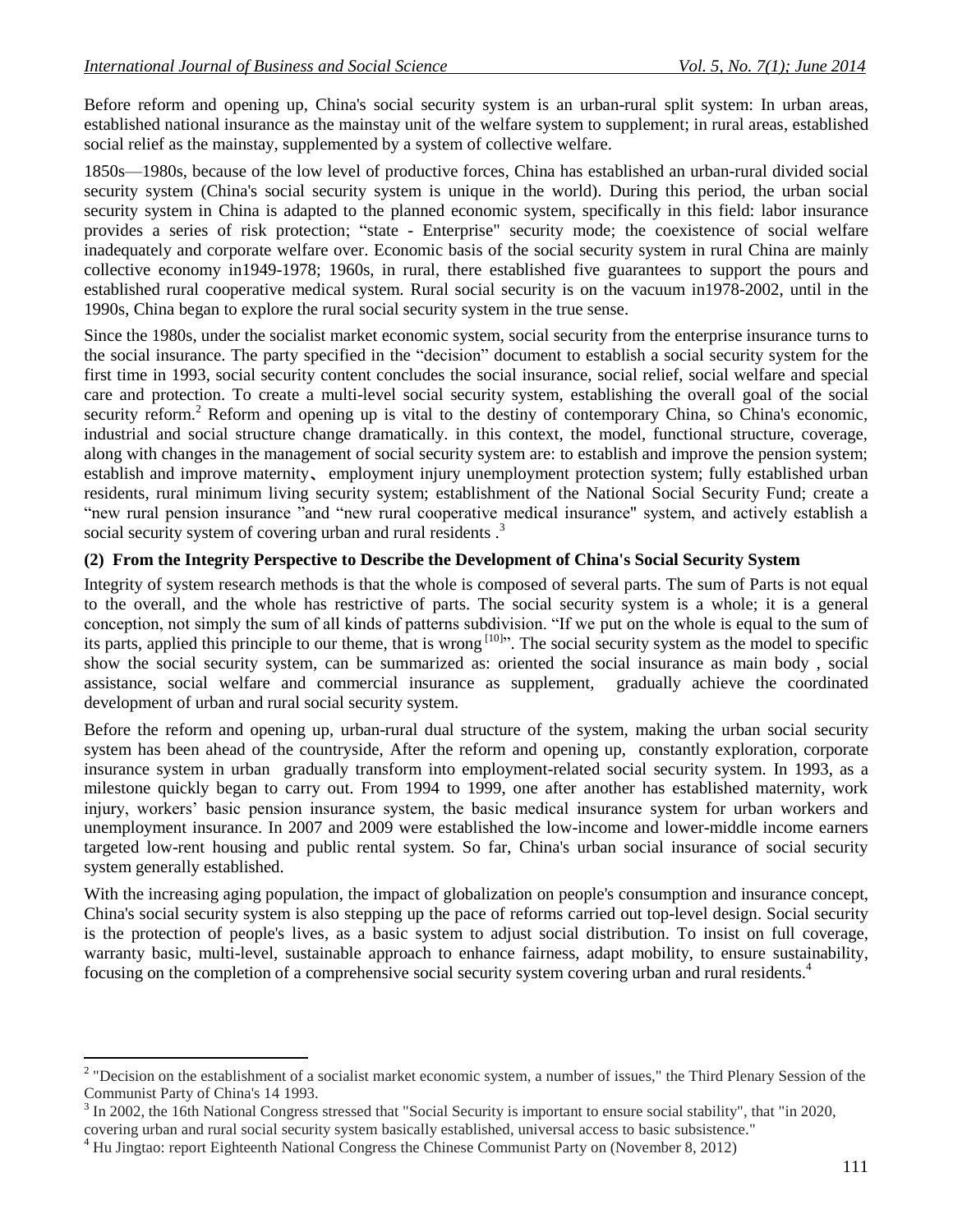#### **(3) From the Structure—level Perspective to Describe the Development of China's Social Security System**

Structure is a way of the material elements of the system constitutes a relatively stable intrinsic, is an organic in accordance with the internal. Three factors determine the function of the system, the main component elements is structure. Level is a system composed of different subsystems, systems and subsystems is relative.

Social security system model is a complex system, the framework consists of three levels: the first level is the social security system, meanly relevant laws, regulations and policies; the second level is the social security system, including social insurance, social relief, social welfare and other special care constitute. China's social security system as the main body of government-run to implement, coexistence of diverse forms of security: commercial insurance, corporate welfare, charity and family mutual aid .Those are an important supplement of social security system. The third level is social security's run system; mainly consist of the Social Security Fund, the Social Security Administration, social security system services, and social security information.

Interlink ages between the three levels of the social security system model, mutual influence, directly determines the function of the system model. China's social security system should be composed of four level: the first level is the basic insurance is that mandatory by the government, including the basic pension insurance, basic medical insurance, unemployment insurance, work injury insurance and maternity insurance, security standards to meet people's basic needs; The second level is the supplemental insurance, which is organized by the employer, including the supplementary pension , supplementary medical insurance, this is the supplement for the first level of security standards ,in order to improve the standards of living for workers. Third level is the personal savings insurance and commercial insurance, long-term voluntarily financial investment access to people's life more comfortable. The fourth level is social assistance and social welfare, sound relief, special care and placement system, to give the minimum living guarantee for pools. In contemporary social practice and social science research, the structural principle has been widely used, more and more countries emphasis the important of structural methods. Such as economic structure, political structure, social structure. Reasonable structure could be promoting the optimization of system functions.

#### **(4) From the Openness Perspective to Describe the Development of China's Social Security System**

Social system is a open system, and the system between the external environment and the ongoing exchange of matter, energy and information, and through this exchange so that update the system and maintain its structure, achieve the evolution from disorder to order; If the system openness receive damage, the system will be chaotic .China's modern social security system started late compared to the West, and because of China's special conditions , the development of Chinese social security system is relatively slow. Social security system is a producer of industrialization, signs of civilization and progress of human society, lessons learned from forerunner is important for latter. With scientific and objective manner, the social security system model to compare different countries, revealing the common characteristics and personality differences, thus provide a useful experience

Currently, there are more than 170 countries have been established a social security system. Due to the impact of different theoretical basis, the level of economic development, historical and cultural traditions, and other factors, the social security system is also distinctive. Comparison and Review mode, not simply list country's social security situation, use a uniform scale model to classify the International Social Security system, analyze the basic characteristics of each type of social security model, operational targets and ways. Interpreted their personality differences and common features, compare their economic impact, and social distributional effects, reveals trends in today's world of social security systems, promote China's Social Security Innovation.

# *5. Conclusion*

Some researchers put demographic changes, economic development, institutional change, employment, improved living standards and other factors into a large system model, and analysis<sup>[9]</sup>. Social Security is no longer an isolated closed system, but rather as an integral part of the overall social and economic operation of the system, from a broader perspective to carry out research, our understanding of the development of the internal laws of social security is more profound. China's social security system is closely based on the situation in China, the population's economic development and the unique dual economic structure; develop a suitable social security system with Chinese characteristics.